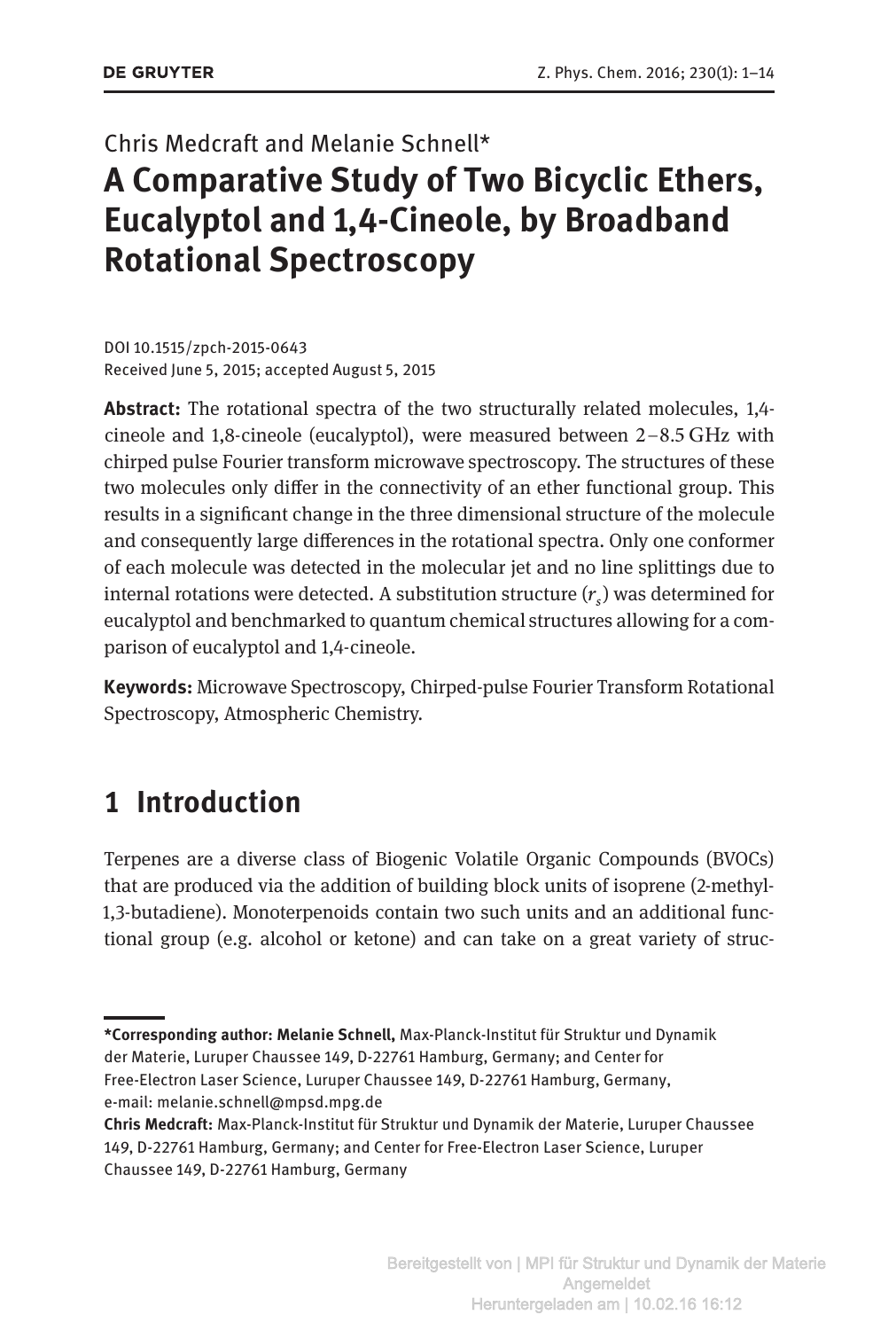

**Figure 1:** Scheme of the molecular structures as well as a three-dimensional view of 1,4-cineole (left) and 1,8-cineole (eucalyptol, right). Both molecules are orientated with their methyl groups to the left and isopropyl groups on the right. The cyclohexane ring is in the boat conformer in both molecules, bridged by the ether linkage.

<span id="page-1-0"></span>tures based on the connectivity and degree of saturation. Emissions of these types of molecules play an important role in atmospheric chemistry via reactions with  $O_3$  $O_3$ , OH or NO<sub>3</sub> [\[1](#page-11-0)]. They can also have significant insecticidal [\[2,](#page-11-1) 3], herbicidal [\[4](#page-11-3)], anti-microbial [\[5,](#page-11-4) [6](#page-11-5)], and medicinal properties [\[7,](#page-11-6) [8](#page-11-7)]. A fundamental knowledge of the physical chemistry of these molecules is vital in understanding the complex interactions in atmospheric and biological environments. In this work we report the microwave spectra of two structurally related monoterpenoids: 1,8-cineole  $(C_{10}H_{18}O, 1,3,3$ -trimethyl-2-oxabicyclo[2.2.2]octane) and 1,4-cineole  $(C_{10}H_{18}O, 1-$ isopropyl-4-methyl-7-oxabicyclo[2.2.1]heptane). The structures of 1,8cineole, hereafter eucalyptol (Figure [1](#page-1-0) right), and 1,4-cineole are atypical of most monoterpenoids as they are fully saturated, bicyclic ethers. A three dimensional representation of both molecules is shown in the lower part of Figure [1.](#page-1-0)

Eucalyptol is widely used in the cosmetics industry and has known herbicidal [\[9\]](#page-11-8) and insecticidal properties [\[10](#page-11-9)]. Due to the lack of more reactive functional groups the atmospheric lifetime of eucalyptol is on the order of one day [\[11\]](#page-11-10), significantly longer than most monoterpenes with typical lifetimes on the order of hours [\[12\]](#page-11-11). However, the atmospheric lifetime of eucalyptol is significantly shorter than that of many ethers cf. dimethyl ether (5.1 days) [\[13](#page-11-12)], diethyl ether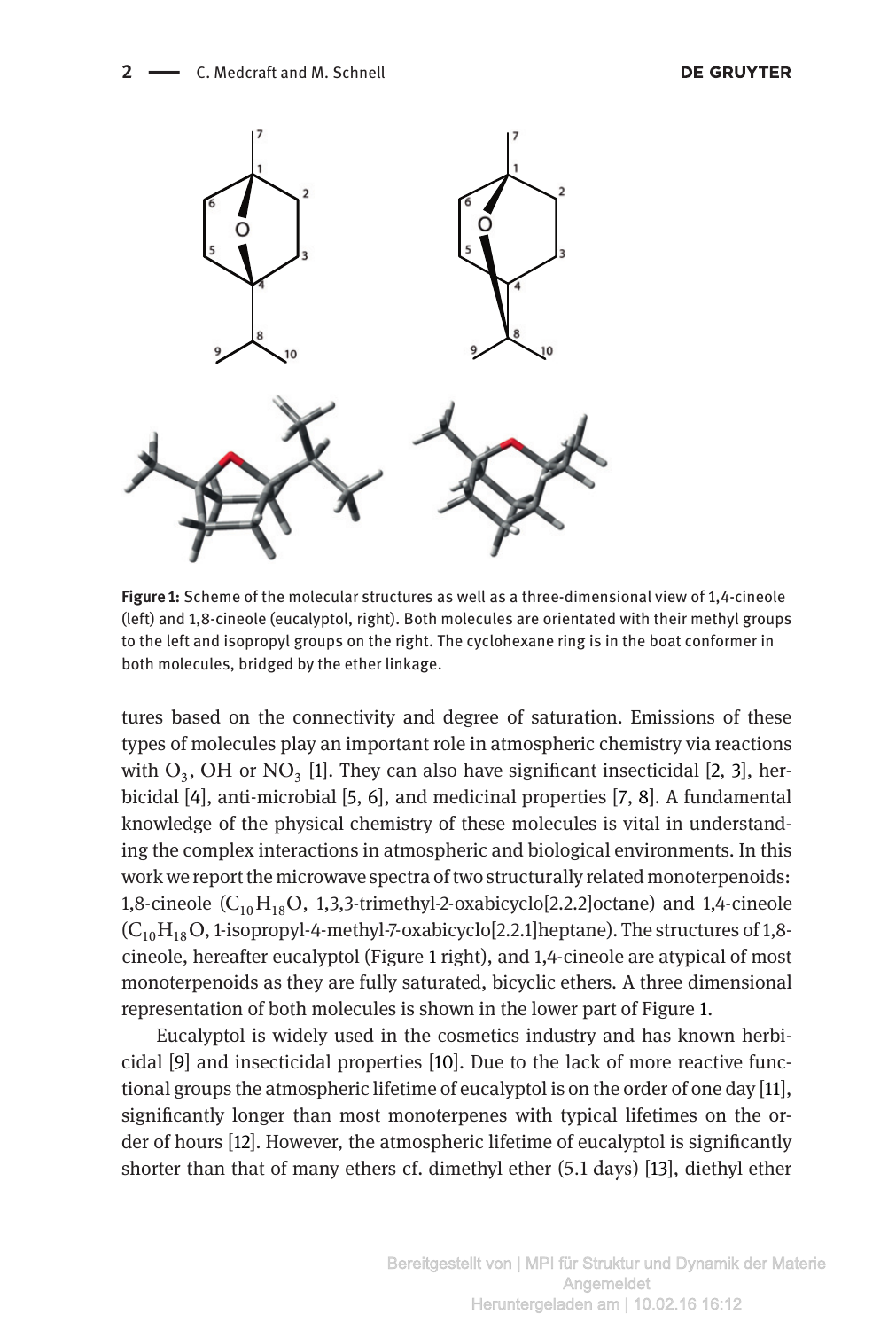(12 days) [\[14](#page-11-13)] and ethyl *tert*-butyl ether (40 days) [\[14\]](#page-11-13) whilst being longer than monocyclic ethers like tetrahydrofuran (6 hours) [\[15\]](#page-11-14). It is thus interesting to study if the atmospheric lifetime of eucalytol can be explained by the molecular structure, which is one aim of the present study.

Despite the lower reactivity, when compared to other monoterpenes, sufficiently large quantities of eucalyptol are produced in eucalyptus forests that it can be a major factor in local atmospheric chemistry and particle formation [\[16\]](#page-11-15). The primary reaction pathway of atmospheric eucalyptol is via hydrogen abstraction by OH radicals [\[11](#page-11-10)] which leads to an alkoxy radical which is then oxidised by  $O<sub>2</sub>$  [\[12\]](#page-11-11). A detailed mechanism was proposed by Iinuma and co-workers which leads to highly oxygenated species (diaterebic acid acetate and diaterpenylic acid acetate). These species are proposed to be important in secondary organic aerosol formation [\[17\]](#page-11-16). This mechanism involves two ring opening reactions which, interestingly, does not include the breaking of the C–O–C linkage which one might assume to be strained in the bicyclic nature of eucalyptol and susceptible to cleavage. A detailed knowledge of the equilibrium structure may help elucidate the fundamental reasons for this mechanism and which bonds are most likely to break.

Whilst 1,4-cineole (Figure [1](#page-1-0) left) is only a minor component of some essential oils [\[4,](#page-11-3) [18](#page-11-17)], and thus less relevant to atmospheric chemistry, it has been shown to have phototoxic properties [\[9\]](#page-11-8), and is used as the basis for the herbicide cinmethylin. [\[19](#page-11-18)] Intriguingly the biological mode of action of 1,4-cineole appears to be different to that of eucalyptol despite the similarity in structure [\[4](#page-11-3)]. This difference in biochemistry makes for an interesting comparison for structural determination methods such as microwave spectroscopy.

Broadband microwave spectroscopy is a versatile and powerful tool to investigate the three dimensional structure of molecules in the gas phase. This was impressively shown for strawberry aldehyde [\[20](#page-12-0)], large water complexes [\[21](#page-12-1)[–23](#page-12-2)] and cinnamaldehyde [\[24\]](#page-12-3). Recently a number of monoterpenoids have been investigated via microwave spectroscopy. The acyclic linalool [\[25\]](#page-12-4) was found to have a great amount of conformer flexibility, however, due to the low barriers of rotation only one conformer was observed in the cold conditions of the molecular jet.

Monocyclic monoterpenes often have a structure consisting of a six membered carbon ring with a methyl and isopropyl substituents. This basic structure can lead to a large variety of molecular structures which have a wide range of characteristic odours that are exploited by the cosmetic industry. The relationship between odour and molecular structure is not well understood [\[26\]](#page-12-5) and therefore it is an intriguing topic to study. This is one of the reasons that many of these compounds have been studied by microwave spectroscopy including limonene [\[27](#page-12-6)], perillaldehyde [\[28,](#page-12-7) [29](#page-12-8)], carvone [\[27](#page-12-6)], and estragole [\[30](#page-12-9)]. Our group has recently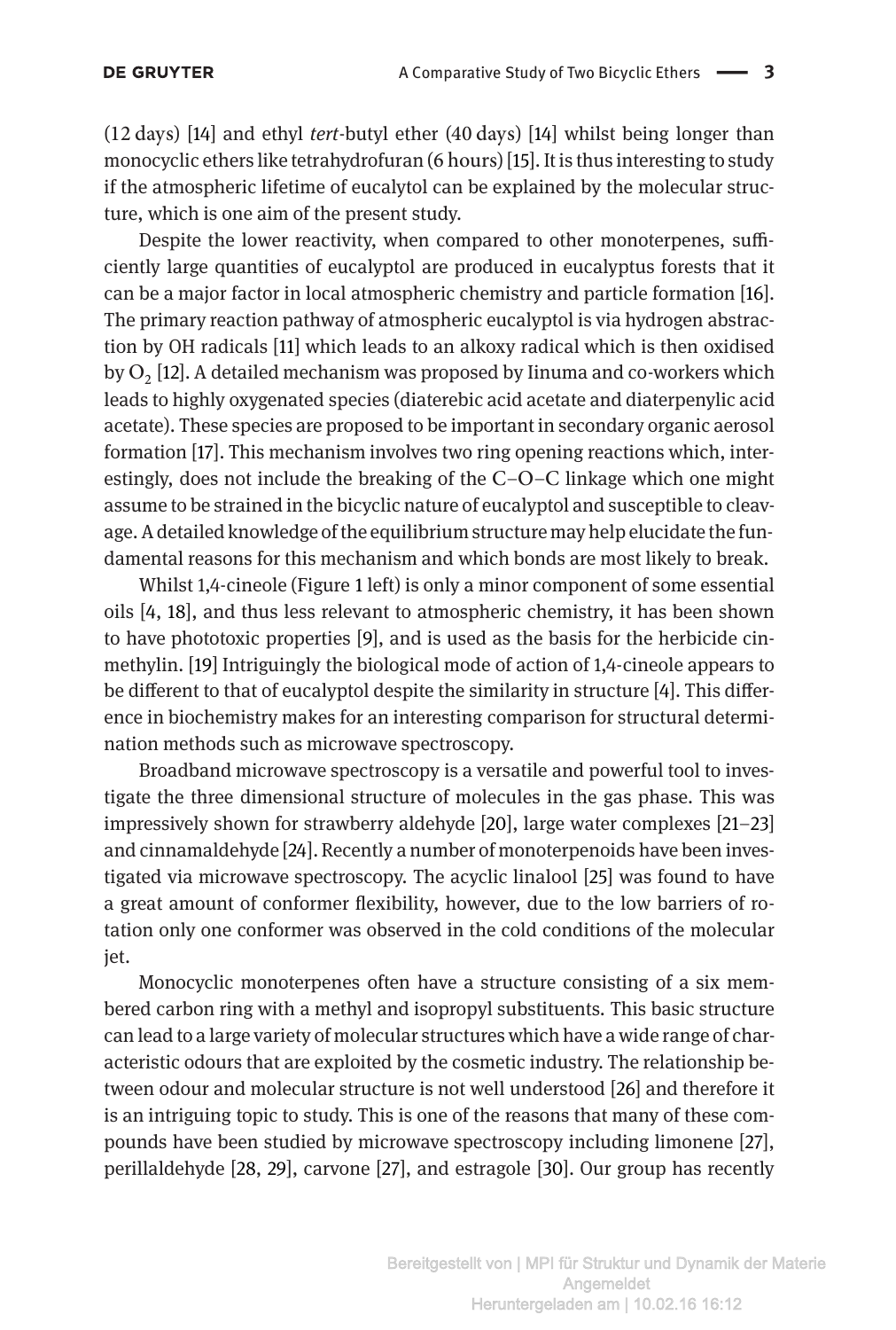investigated carvacrole, thymol [\[31](#page-12-10)] menthol, menthone, isomenthone [\[32\]](#page-12-11) and carvomenthenol [\[33\]](#page-12-12) and with the present study we extend this series to bicyclic monoterpenes.

Many bicyclic monoterpenes retain the monocyclic basis of a six-membered carbon ring and in addition contain a linkage between two carbons to form a second ring. Intuitively this can lead to abnormal bonding geometries and can limit the number of possible conformations. Early work on six bicyclic monoterpenes was performed in 1978 [\[34\]](#page-12-13). These molecules were all based on the general structure of 3-bicyclo[3.1.0]hexanone, which consists of a six-membered ring with a bond between carbons 1 and 5 forming a secondary three-membered ring. By using geometric assumptions from a detailed investigation of bicyclo[3.1.0]hexanone [\[35\]](#page-12-14) this low resolution study could identify the general conformational structures of each of the six molecules. For  $\alpha$ - and  $\beta$ -pinene a carbon atom links the 1 and 3 positions of a six-membered ring to form a secondary four-membered ring, they differ in the position of a C–C double bond. Only one conformer was observed and no splitting of lines due to internal rotation of the methyl groups was seen [\[36\]](#page-12-15). Similar results were seen in nopinone [\[36\]](#page-12-15) and verbenone [\[37\]](#page-12-16) which are ketones with similar carbon backbone structures to pinene.

Camphor, which has an analogous 1,4 carbon linkage across a cyclohexane ring, was studied by Kisiel et al. [\[38](#page-12-17)] via microwave spectroscopy and a heavy atom structure was reported. The bicyclic hydrocarbons norbornane [\[39](#page-12-18)] and norbornene [\[40\]](#page-12-19) were studied via Stark modulated microwave spectroscopy. These bicyclic compounds are also interesting from a fundamental physical chemistry point of view as the bonds are often strained into unusual geometries. The conformational flexibility (or lack thereof) is particularly interesting for terpenes as it relates to the structure-function relationship and how compounds with similar structures can have vastly different chemical or biochemical properties.

### **2 Experimental**

The spectra were recorded on the COMPACT broadband microwave spectrometer in Hamburg, the technical details of which have been given elsewhere [\[41\]](#page-12-20). The samples of eucalyptol (99% stated purity) and 1,4-cineole (85% purity) were purchased from Sigma-Aldrich and used without further purification. Both samples are liquids at room temperature and were placed into a sample reservoir immediately behind a series 9 general valve. The reservoir and valve were heated to obtain sufficient vapour pressure, 120 <sup>∘</sup> C for eucalyptol and 30 <sup>∘</sup> C for 1,4-cineole. The molecules were expanded into the vacuum chamber by a backing pressure of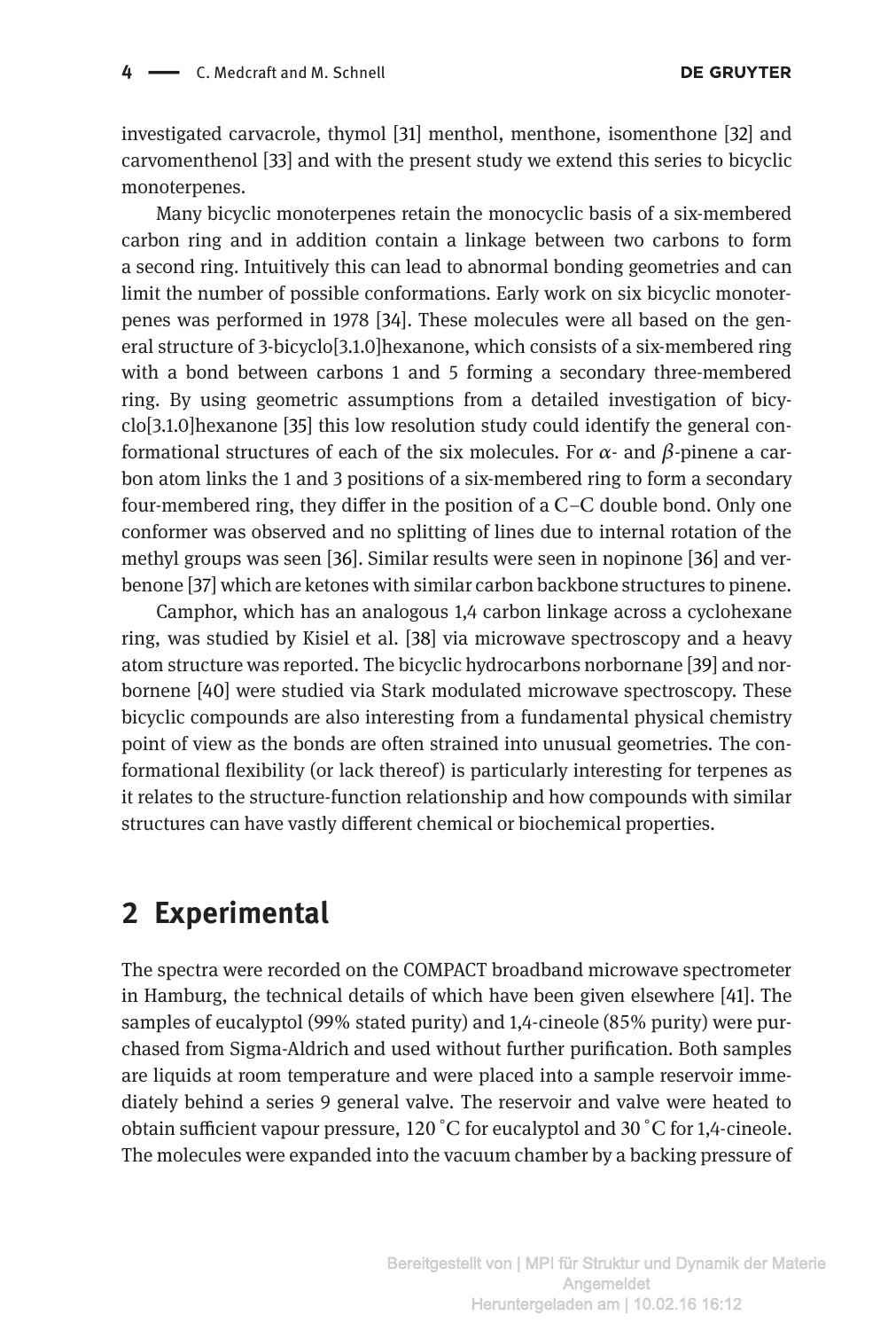neon at 2 bar. A microwave chirp spanning 2–8.5 GHz in 1 μs was used to excite the molecules and the molecular response, in the form of a free induction decay in the time domain, was then recorded directly on a fast oscilloscope.

For the eucalyptol experiments a total of 1 million free induction decays of 50 μslength were coadded and Fourier transformed using a Kaiser-Bessel window function to give the frequency spectrum with a point to point resolution of approximately 20 kHz. In the 1,4-cineole experiment approximately 500 000 FIDs were likewise coadded and Fourier transformed to give the spectrum.

### **3 Results**

#### **3.1 Eucalyptol**

The only appreciable dipole moment component of eucalyptol lies along the *b* inertial axis (see Table [1\)](#page-6-0) and thus a pure b-type spectrum is observed. Within the frequency range of the spectrometer the spectrum of eucalyptol contains a number of Q-branches ( $\Delta J = 0$ ,  $\Delta K_a = +1$ ,  $\Delta K_c = -1$ ) that were readily identified via their distinctive pattern (see top right panel of Figure [2\)](#page-5-0). A total of 217 Q-branch lines were assigned over six branches from  $K_a = 2$  to  $K_a = 7$ . A comparatively smaller number (22) of P-branch lines were identified, however these were invaluable in decoupling the three rotational constants (*A,B,C*) from each other in the fit to a rigid rotor Hamiltonian (*vide infra*). This initial assignment of the 239 transitions was performed in the PGOPHER program suite [\[42](#page-12-21)]. The list of transitions and experimental frequencies were then fit to Watson's S-reduced Hamiltonian [\[43](#page-12-22)] as implemented in SPFIT [\[44\]](#page-12-23).

Due to the high proportion of Q-branch lines the *A*, *B* and *C* rotational constants were highly intercorrelated in the initial fit. In a fit that only includes Qbranch lines the *A*, *B* and *C* constants are perfectly coupled and the fit does not converge. The inclusion of the  $D<sub>I</sub>$  centrifugal distortion term makes this even worse as it, too, is correlated to *A*, *B* and *C*. The inclusion of P-branch lines to the fit does improve the situation, however, intercorrelation factors of *A*, *B*, and *C* were still all above 0.97. As a means to reduce these interdependencies, linear combinations of *B* and *C* were fit, i.e.  $\frac{B+C}{2}$  and  $\frac{B-C}{4}$ . Whilst *A* is still coupled to  $B + C$  it was decoupled from  $B - C$ . In this way all quartic centrifugal distortion constants could be successfully fit. This coupling of constants is likely caused by the small number of  $\Delta J = -1$  transitions and the small quantum number range  $(J = 1-5)$  of them. Measurement of higher *J* P-branch transitions could further de-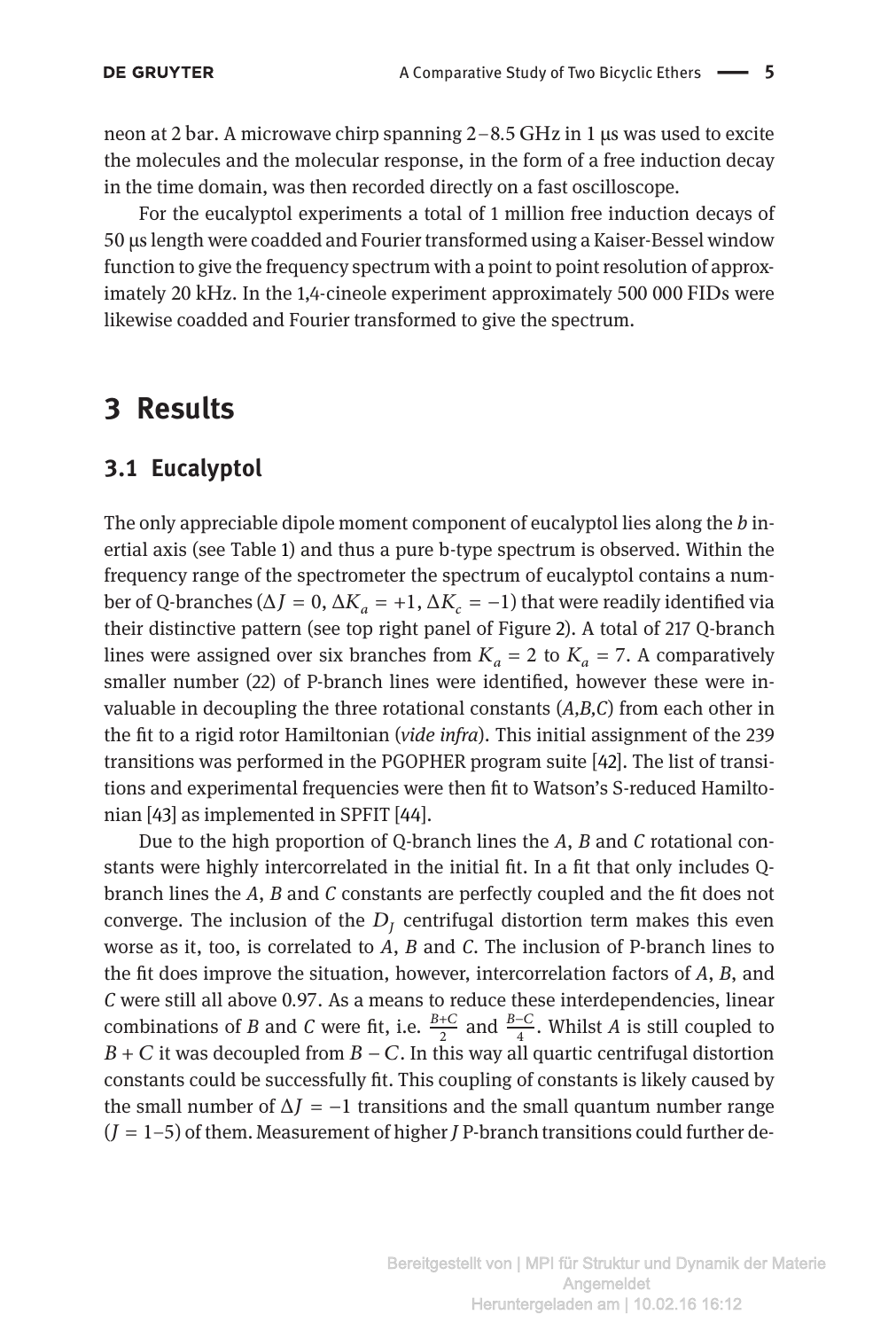

**Figure 2:** Sections of the broadband microwave spectrum of eucalyptol, highlighting the Q-branch structures. The lines marked as  $J' = K'_a$  are the start of the Q-branches, with  $J'$ increasing with decreasing frequency, whilst  $K_a^{\prime}$  remains the same. The splitting that is seen in some areas (e.g. at 4364 MHz) is due to the breaking of the  $K_c$  even/odd degeneracy. The lines around 5270 MHz in the lower left panel are from residual acetone.

<span id="page-5-0"></span>couple the constants, unfortunately the bulk of these transition lie outside of the spectrometer's frequency range.

A summary of this fit is presented in Table [1](#page-6-0) alongside results of a number of quantum chemical calculations performed with the Gaussian09 program suite [\[45\]](#page-12-24). A full list of assigned transitions can be found in the supplementary material. The best performing method/basis set combination was B3LYP/cc-pVTZ, although all approaches predict rotational constants to within 15 MHz. The structure obtained from the B3LYP/cc-pVTZ calculation was subsequently used for a vibrational calculation to compute centrifugal distortion constants. While no line splittings were observed in the spectrum there is the possibility that the three methyl groups (C7, C9, and C10 in Figure [1\)](#page-1-0) could act as internal rotors and cause such a splitting. Relaxed potential energy scans (B3LYP/cc-pVDZ) of each methyl group showed barrier heights of approximately  $12 \text{ kJ/mol}$  (1000 cm<sup>-1</sup>) which sug-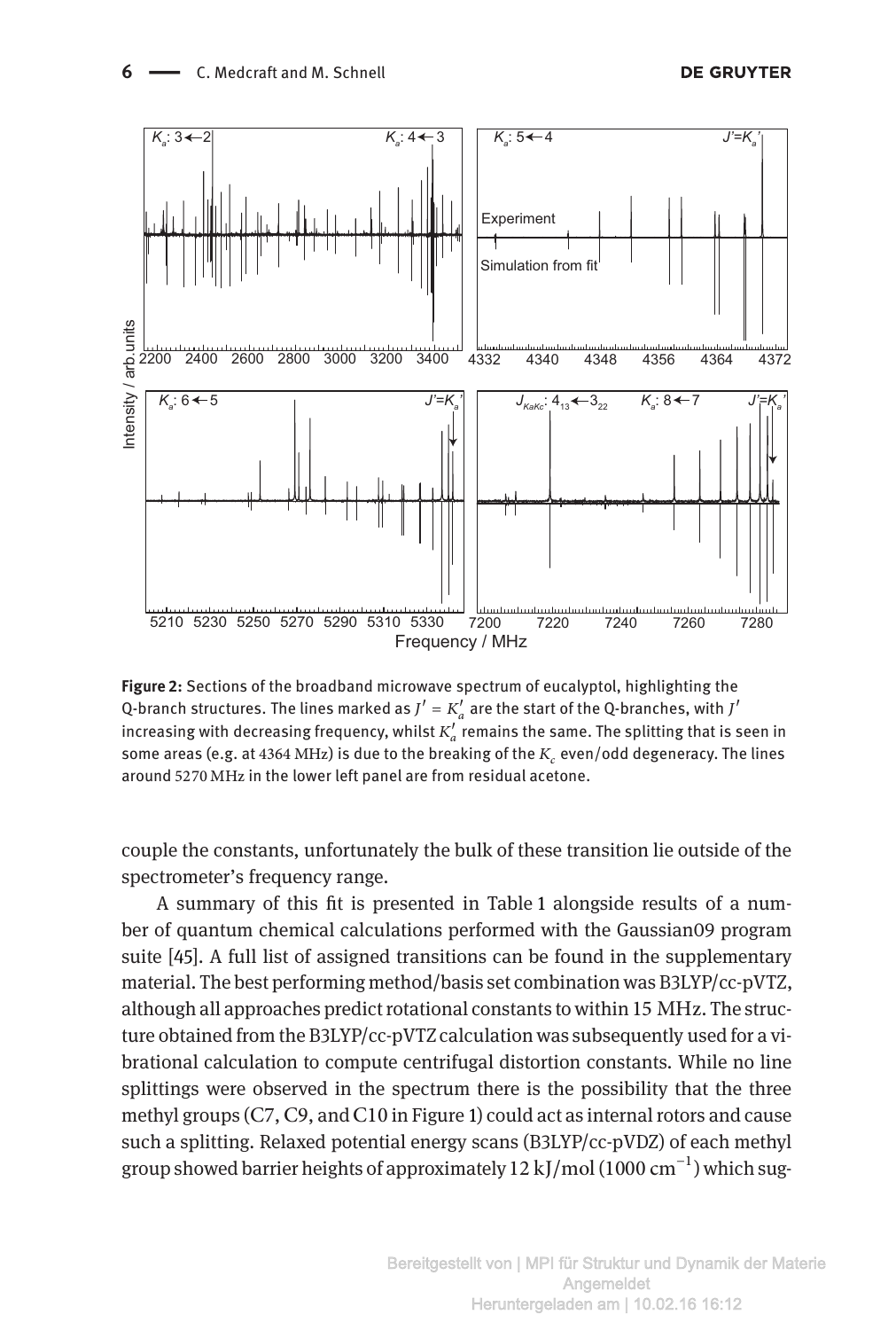|                       | Fit                         | B3LYP/cc-pVTZ | M062X/cc-pVTZ                      | MP2/cc-pVTZ       |
|-----------------------|-----------------------------|---------------|------------------------------------|-------------------|
| A / MHz               | 1545.88790(43) <sup>a</sup> | 1546.77       | 1537.35                            | 1560.71           |
| $\frac{B+C}{2}$ / MHz | 1059.70055(43)              | 1053.98       | 1069.72                            | 1071.14           |
| $\frac{B-C}{4}$ / MHz | 10.383693(10)               | 10.39         | 10.31                              | 10.55             |
| B / MHz               | 1080.467936                 | 1074.76       | 1075.85                            | 1092.253          |
| C/MHz                 | 1038.933164                 | 1033.19       | 1033.79                            | 1050.032          |
| $D_I$ / kHz           | 0.024(12)                   | 0.0295        |                                    |                   |
| $D_{IK}$ / kHz        | 0.01092(28)                 | 0.0390        |                                    |                   |
| $D_K$ / kHz           | $-0.0354(14)$               | $-0.0121$     |                                    |                   |
| $d_1/Hz$              | $-1.321(29)$                | $-1.32$       |                                    |                   |
| $d_2/Hz$              | 1.6695(79)                  | 1.87          |                                    |                   |
| $\sigma$ / kHz        | 5.5                         |               |                                    |                   |
| N                     | 239                         |               |                                    |                   |
| Max $J/K_a/K_c$       | 25/8/21                     |               |                                    |                   |
| $\mu_a/\mu_b/\mu_c$   |                             |               | $-0.05/1.39/0.00 -0.05/-1.41/0.00$ | $-0.03/1.62/0.00$ |
|                       |                             |               |                                    |                   |

**Table 1:** Experimental and *ab initio* rotational constants of eucalyptol.

<span id="page-6-0"></span><sup>a</sup> Numbers in parenthesis are standard errors in the units of the least significant digit of the constant.

gests our experiment would not be sensitive to any such splitting at this resolution  $(≈ 20 kHz)$  [\[25](#page-12-4)].

Further inspection of the spectrum revealed lines from the singly substituted  $^{13}$ C isotopologues in natural abundance. The quantum chemical calculations suggested that eucalyptol possesses a plane of symmetry through C7, C1, C4, and C8 in Figure [1](#page-1-0) ( $C<sub>s</sub>$  point group), which results in three pairs of equivalent carbon atoms (C2 & C6, C3 & C5, C9 & C10). This was confirmed by the presence of only seven unique singly substituted  $^{13}$ C isotopologues in the spectrum. Between 6 and 17 transitions were assigned to each isotopologue and rotational constants were fit to Watson's S-reduced Hamiltonian. The results of these fits are shown in Table [2.](#page-7-0) The quartic centrifugal distortion constants were fixed to those of the parent species (see Table [1\)](#page-6-0). Since most of the observed  $^{13}$ C lines were P-branch  $(\Delta I = -1)$ , the rotational constants could be fit independently with little intercorrelations.

The rotational constants were then used to calculate atomic positions using Kraitchmann's equations [\[46](#page-13-0)] as implemented in Kisiel's KRA program [\[47\]](#page-13-1). A few of the atomic coordinates were imaginary as they were close to a molecular axis. These coordinates were set zero and the magnitude of the imaginary number was used as the uncertainty of that coordinate, see Table [3.](#page-7-1) Selected bond lengths and angles calculated from the substitution coordinates are shown in Table [4](#page-8-0) along with calculated parameters.

> Bereitgestellt von | MPI für Struktur und Dynamik der Materie Angemeldet Heruntergeladen am | 10.02.16 16:12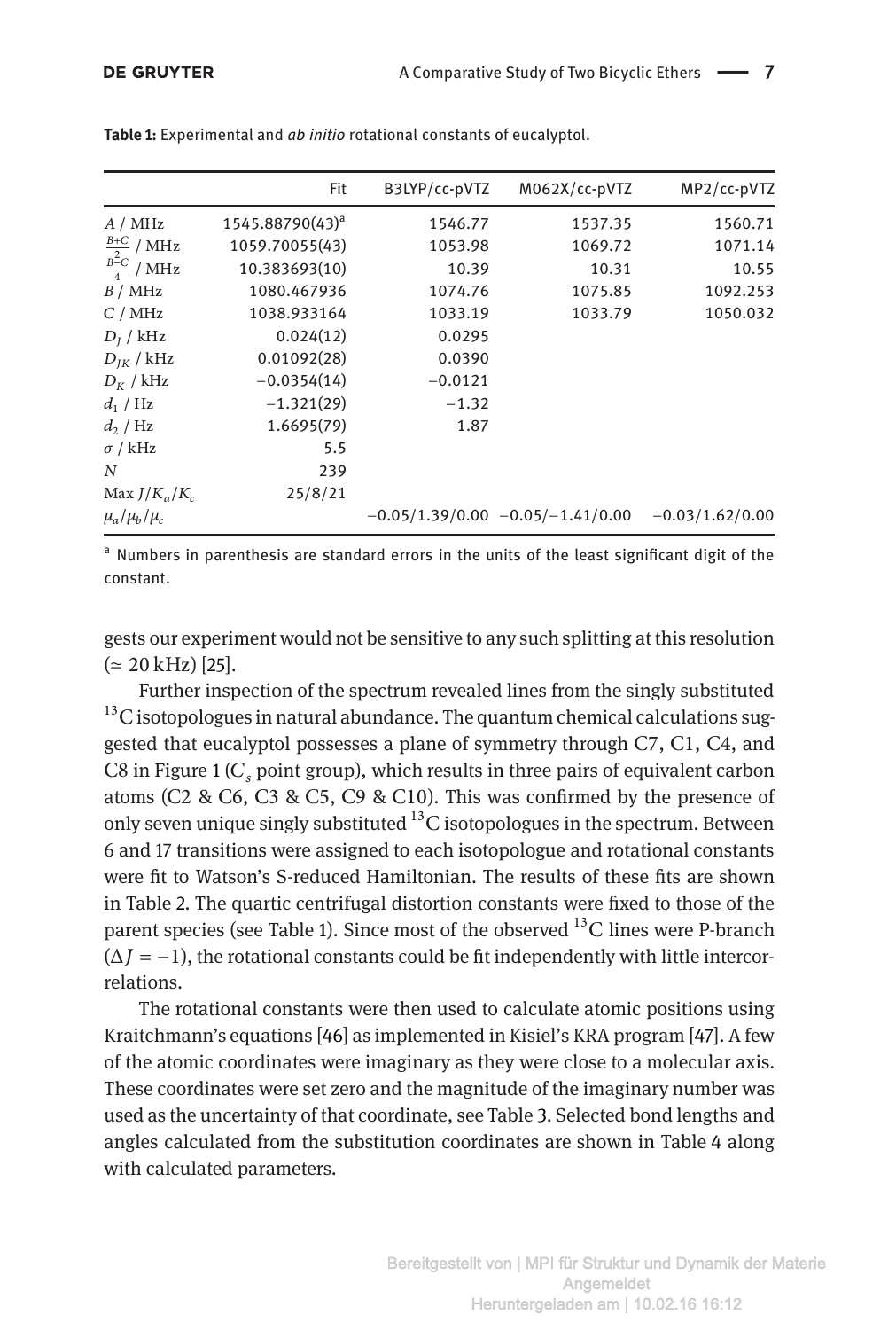|                | A / MHz        | B / MHz        | C/MHz          | N  | $\sigma$ / kHz |
|----------------|----------------|----------------|----------------|----|----------------|
| C <sub>1</sub> | 1545.24021(99) | 1077.1091(16)  | 1035.5123(14)  |    | 7.3            |
| C2/C6          | 1537.47052(54) | 1073.34699(51) | 1035.06347(60) | 17 | 8.4            |
| C3/C5          | 1528.81221(64) | 1077.3471(10)  | 1034.0594(10)  | 16 | 8.3            |
| C4             | 1540.05252(53) | 1079.00480(78) | 1034.71226(71) | 6  | 3.5            |
| C <sub>7</sub> | 1536.83226(54) | 1067.91940(81) | 1023.31040(96) | 8  | 3.9            |
| C8             | 1545.3849(21)  | 1077.1451(17)  | 1035.6072(17)  | 6  | 7.3            |
| C9/C10         | 1536.37159(62) | 1067.79327(90) | 1029.08190(93) | 15 | 8.2            |

**Table 2:** Summary of the fits of the seven singly substituted <sup>13</sup>C isotopologues of eucalyptol. Centrifugal distortion constants are fixed to the values of the parent species shown in Table [1.](#page-6-0)

<span id="page-7-0"></span>**Table 3:** Substitution coordinates of carbon atoms obtained from Kraitchman analysis.

|       | a (Å)          | <i>b</i> (Å)  | c (Å)         |
|-------|----------------|---------------|---------------|
| C(1)  | 1.2114(13)     | $-0.3804(40)$ | 0.000(76)     |
| C(2)  | 1.2462(12)     | 0.4850(31)    | 1.2563(12)    |
| C(3)  | 0.00(43)       | 1.4611(10)    | 1.2563(12)    |
| C(4)  | $-0.8279(20)$  | 1.1444(15)    | 0.0000(69)    |
| C(5)  | 0.000(43)      | 1.4611(10)    | $-1.2563(12)$ |
| C(6)  | 1.2462(12)     | 0.4850(31)    | 1.2563(12)    |
| C(7)  | 2.33222(66)    | $-1.4174(11)$ | 0.0000(88)    |
| C(8)  | $-1.2054(13)$  | $-0.3383(45)$ | 0.000(81)     |
| C(9)  | $-2.01269(75)$ | $-0.7331(21)$ | 1.2441(12)    |
| C(10) | $-2.01269(75)$ | $-0.7331(21)$ | $-1.2441(12)$ |

<span id="page-7-1"></span>A least squares fit of the rotational constants to the structural parameters was attempted  $(r_0$  and  $r_m$  structures) however the fit would not converge unless an unreasonable number of the parameters were fixed. This is perhaps due to the bond lengths and angles being highly correlated in the bicyclic structure, i.e. the length of one bond is highly dependent on the lengths and angles of neighbouring bonds. The <sup>18</sup>O isotopologue could not be observed in natural abundance ( $\simeq 0.2\%$ ) with the present signal-to-noise ratio and may be useful in calculating a  $r_m$  structure. The method for determining  $r_m$  structures models the vibrational contributions to the zero point moments of inertia and generally give results that are closer to the equilibrium structure than the substitution method [\[48\]](#page-13-2). It is therefore desirable to obtain an  $r_m$  structure when possible. It is worth noting here that in the similarly structured molecule camphor, the  $r_m^{(1)}$  bond lengths differed, on average, by less than 0.006 Å from the  $r_s$  bond lengths [\[38\]](#page-12-17). This is less than most of the uncertainties in the  $r_s$  presented here.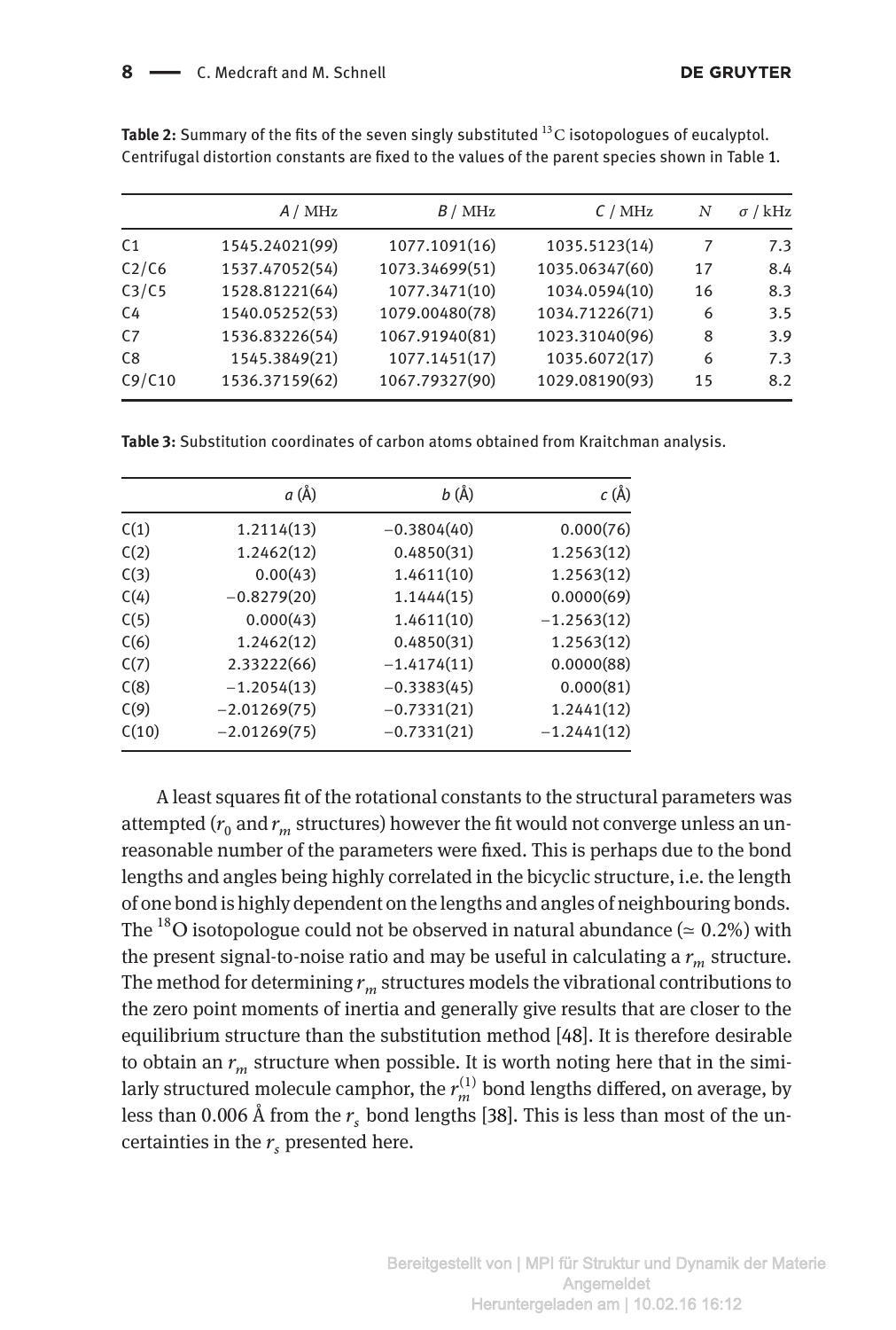| Parameter                                                                |            | eucalyptol                         | 1,4-cineole | dimethyl ether | diethyl ether |
|--------------------------------------------------------------------------|------------|------------------------------------|-------------|----------------|---------------|
|                                                                          |            | $(rs)$ B3LYP/cc-pVTZ B3LYP/cc-pVTZ |             | $(r_s)$ [51]   | $(r_s)$ [52]  |
| $r(C_1 C_2) / \mathring{A}$                                              | 1.527(62)  | 1.542                              | 1.541       |                |               |
| $r(C_1 C_7) / \AA$                                                       | 1.527(3)   | 1.523                              | 1.509       |                |               |
| $r(C_2 C_3) / \AA$                                                       | 1.550(33)  | 1.553                              | 1.512       |                |               |
| $r(C_3 C_4) / \AA$                                                       | 1.545(24)  | 1.542                              | 1.557       |                |               |
| $r(C_4C_8)/\overset{1}{\mathsf{A}}$                                      | 1.530(5)   | 1.553                              | 1.524       |                |               |
| $r(C_8 C_9) / \AA$                                                       | 1.535(65)  | 1.554                              | 1.533       |                |               |
| $r(C_1 \text{ O}) / \AA$                                                 |            | 1.444                              | 1.442       | 1.410(3)       | 1.408(2)      |
| $r(C_8 O)/\AA$                                                           |            | 1.455                              | 1.446       |                |               |
| $\angle(C_1 \odot C_8)$ / $\degree$                                      |            | 115.1                              | 98.4        | 111.72(33)     | 112.42(27)    |
| $\angle(C_4 C_3 C_2)$                                                    | 108.6(5)   | 108.65                             | 101.68      |                |               |
| $\angle$ (C <sub>3</sub> C <sub>2</sub> C <sub>1</sub> ) / $\degree$     | 109.2(10)  | 109.45                             | 101.83      |                |               |
| $\angle(C, C, C_6)$                                                      | 110.8(3)   | 109.64                             | 108.83      |                |               |
| $\angle$ (C <sub>2</sub> , C <sub>1</sub> , C <sub>7</sub> ) / $\degree$ | 111.6 (35) | 112.20                             | 116.14      |                |               |
| $\angle$ (C <sub>3</sub> C <sub>4</sub> C <sub>8</sub> )/ $\degree$      | 109.7 (26) | 109.91                             | 117.15      |                |               |
| $\angle(C_9 C_8 C_{10})$ / $\degree$                                     | 108.3(2)   | 108.58                             | 111.43      |                |               |

**Table 4:** Structural parameters of eucalyptol, 1,4-cineole and simple ethers.

<span id="page-8-0"></span>However, the substitution structure reveals that despite the bicyclic arrangement the carbon-carbon bond lengths and angles are all surprisingly close to the "ideal" tetrahedral cases (1.54 Å and 109.5°). Since these structural parameters are in good agreement with the *ab initio* values it can be reasonably assumed that the *ab initio* values of the parameters that could not be determined, namely the C–O bond lengths and C–O–C angle, are also close to experiment. With this assumption in mind the C–O bond lengths are found to be longer and the C–O–C bond angle is larger for eucalyptol than for dimethyl ether (DME) or diethyl ether (DEE), see Table [4.](#page-8-0) The reaction mechanisms of ethers with OH radicals, generally, do not involve the cleavage of the C–O bond [\[14,](#page-11-13) [49\]](#page-13-5). The longer ether bond in eucalyptol may suggest that it is more susceptible to cleavage than smaller, acyclic ethers.

#### **3.2 1,4-cineole**

For 1,4-cineole a total of 53 transitions (9 a-type, 26 b-type and 18 c-type) up to  $J=9$  were fit to Watson's S-reduced Hamiltonian; the results are shown in Table [5,](#page-10-0) a full line list is in the supplementary material. Only the  $D<sub>K</sub>$  and  $D<sub>I</sub>$  centrifugal distortion constants could be fit, the  $D_{IK}$  constant was significantly smaller in

> Bereitgestellt von | MPI für Struktur und Dynamik der Materie Angemeldet Heruntergeladen am | 10.02.16 16:12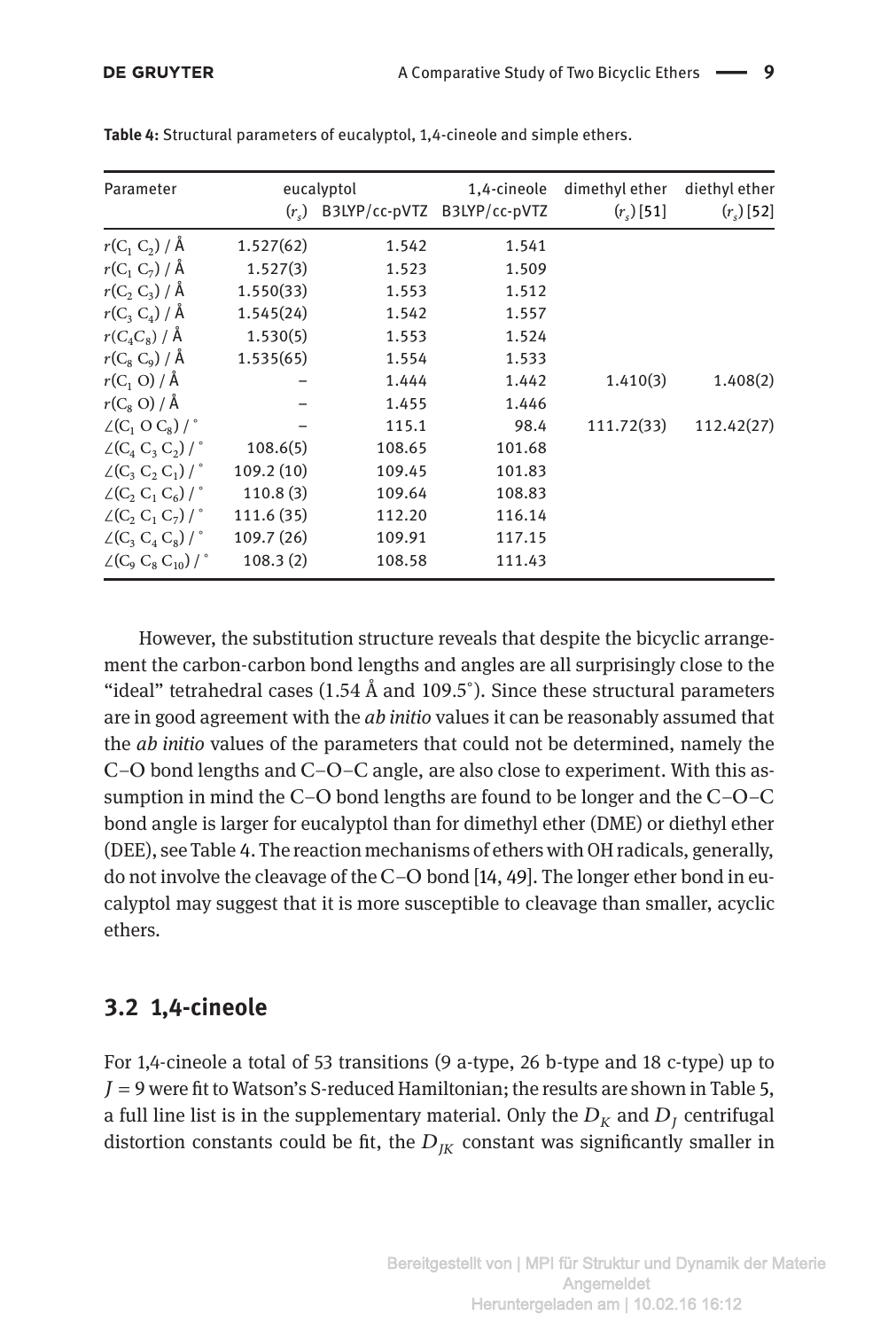magnitude and was poorly defined. Its inclusion did not significantly decrease the standard deviation and therefore it was excluded from the fit.

The structural parameters obtained from a B3LYP/cc-pVTZ basis set are shown in Table [4](#page-8-0) alongside the comparable parameters for eucalyptol. This method/basis set combination was found to reproduce the experimental rotational and structural parameters of eucalyptol well. It also reproduces the rotational constants of 1,4-cineole well (Table [5\)](#page-10-0). It is therefore reasonable to assume that the calculated structural parameters for 1,4-cineole are approximately as accurate as those of eucalyptol. In this way it can be seen that the  $C-O-C$  bond angle is significantly smaller in the case of  $1,4$ -cineole and many of the C–C–C bond angles deviate significantly from the ideal tetrahedral angles. This suggests that 1,4-cineole is more strained than eucalyptol which is expected due to the lower number of carbon atoms between the bridging ether linkage.

Although only one conformer was detected in the spectrum, the different connectivity of the ether group in 1,4-cineole, when compared to eucalyptol, allows for the rotation of the isopropyl group and thus permits the possibility of a number of different conformers. A relaxed potential energy scan using the B3LYP density functional and Dunning's double zeta basis set (cc-pVDZ) [\[50\]](#page-13-6) of the H–C8–C4– O dihedral angle showed three minima. The two lowest energy conformers are enantiomers of each other and therefore have identical rotational constants which correspond well to the experimental constants (Table [5\)](#page-10-0). The higher energy conformer, as in eucalyptol, has a plane of symmetry through the ether moiety, this conformer was not detected in the spectrum.

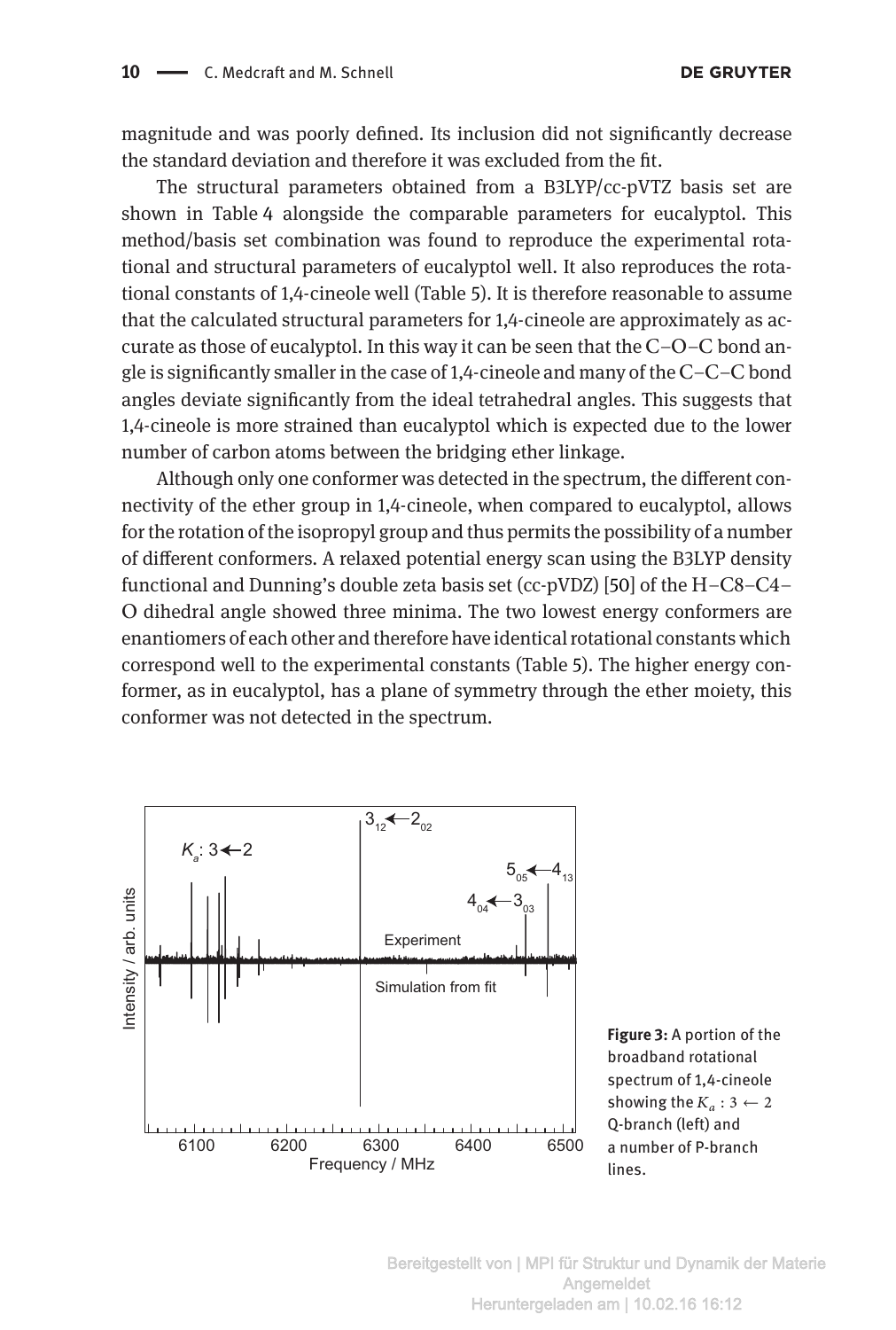| Constant       | <b>Fitted value</b> | B3LYP/cc-pVTZ |
|----------------|---------------------|---------------|
| A / MHz        | 2035.46394(87)      | 2034.66       |
| B / MHz        | 842.27389(55)       | 837.71        |
| C/MHz          | 778.63056(44)       | 774.51        |
| $D_I$ / kHz    | 0.0133(130)         | 0.0212        |
| $D_K$ / kHz    | $-0.224(84)$        | $-0.116$      |
| N              | 53                  |               |
| $\sigma$ / kHz | 8.2                 |               |

**Table 5:** Rotational constants of 1,4-cineole.

<span id="page-10-0"></span>

**Figure 4:** Relaxed potential energy scan of rotation of the isopropyl group in 1,4-cineole at the B3LYP/cc-pVDZ level.

## **4 Summary**

In summary, the rotational constants for two structurally related monoterpenoids, eucalyptol and 1,4-cineole, were determined through broadband Fourier transform microwave spectroscopy. For eucalyptol the rotational constants for all seven singly substituted  $^{13}$ C isotopologues were determined and used to determine a substitution  $(r<sub>c</sub>)$  structure for the vibronic ground state. For a bicyclic molecule the structural parameters showed remarkably few deviations from the ideal tetrahedral values leading to a relatively unstrained structure. Only the ether bond lengths deviate from ideal values and are not proposed to be (directly) involved in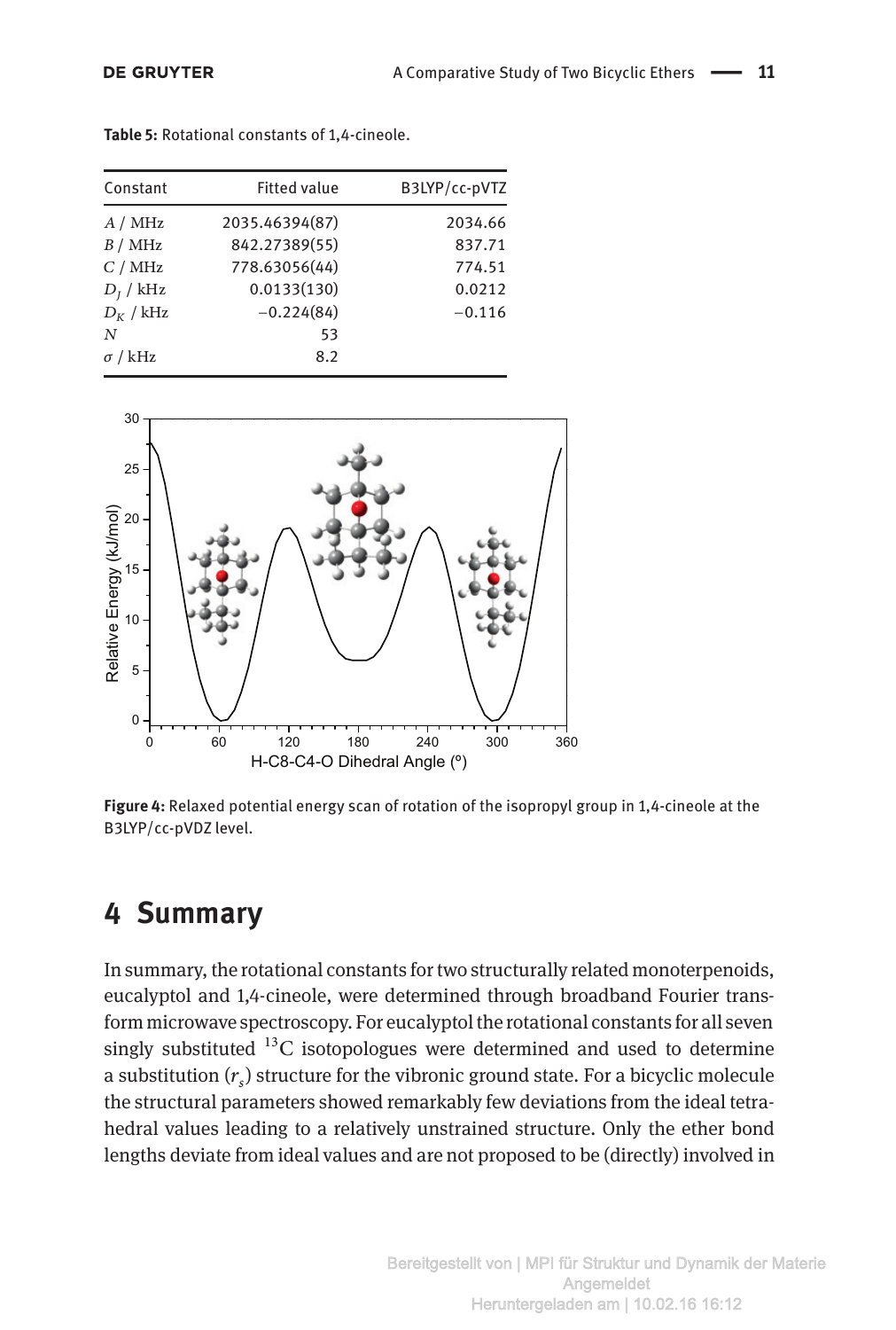the atmospheric reaction mechanism [\[17](#page-11-16)]. This suggests that the relatively higher atmospheric reactivity, when compared to other ethers, is not due to the straining or weakening of bonds within the bicyclic structure. Benchmarked density functional theory calculations show that 1,4-cineole has a significantly more strained geometry than eucalpytol particularly with a smaller ether bond angle (98°) compared to eucalyptol (115°).

**Acknowledgement:** C. M. acknowledges the use of the GWDG computer cluster. M. S. acknowledges funding by the Fonds der Chemischen via a Dozentenstipendium. This work has also been supported by the excellence cluster "The Hamburg Centre for Ultrafast Imaging – Structure, Dynamics and Control of Matter at the Atomic Scale" of the Deutsche Forschungsgemeinschaft.

## **References**

- <span id="page-11-0"></span>1. J. Kesselmeier and M. Staudt, J. Atmos. Chem. **33** (1999) 23.
- <span id="page-11-1"></span>2. H. T. Prates, J. P. Santos, J. M. Waquil, J. D. Fabris, A. B. Oliveira, and J. E. Foster, J. Stored Prod. Res. **34** (1998) 243.
- <span id="page-11-2"></span>3. V. Sfara, E. N. Zerba, and R. A. Alzogaray, J. Med. Entomol. **46** (2009) 511.
- <span id="page-11-3"></span>4. J. G. Romagni, S. N. Allen, and F. E. Dayan, J. Chem. Ecol. **26** (2000) 303.
- <span id="page-11-4"></span>5. W.-X. Du, C. W. Olsen, R. J. Avena-Bustillos, T. H. McHugh, C. E. Levin, and M. Friedman, J. Agr. Food Chem. **56** (2008) 3082.
- <span id="page-11-5"></span>6. J. Xu, F. Zhou, B.-P. Ji, R.-S. Pei, and N. Xu, Lett. Appl. Microbiol. **47** (2008) 174.
- <span id="page-11-6"></span>7. F. A. Santos and V. S. N. Rao, Phytother. Res. **14** (2000) 240.
- <span id="page-11-7"></span>8. A. Astani, J. Reichling, and P. Schnitzler, Phytother. Res. **24** (2010) 673.
- <span id="page-11-8"></span>9. S. F. Vaughn and G. F. Spencer, Weed Science **41** (1993) 114.
- <span id="page-11-9"></span>10. M. V. Maciel, S. M. Morais, C. M. L. Bevilaqua, R. A. Silva, R. S. Barros, R. N. Sousa, L. C. Sousa, E. S. Brito, and M. A. Souza-Neto, Vet. Parasitol. **167** (2010) 1.
- <span id="page-11-10"></span>11. S. B. Corchnoy and R. Atkinson, Environ. Sci. Technol. **24** (1990) 1497.
- <span id="page-11-11"></span>12. R. Atkinson and J. Arey, Atmos. Environ. **37** (2003) 197.
- <span id="page-11-12"></span>13. D. A. Good, J. S. Francisco, A. K. Jain, and D. J. Wuebbles, J. Geophys. Res.-Atmos. **103** (1998) 28181.
- <span id="page-11-13"></span>14. T. J. Wallington and S. M. Japar, Environ. Sci. Technol. **25** (1991) 410.
- <span id="page-11-14"></span>15. B. Cabanas, M. T. Baeza, S. Salgado, P. Martin, R. Taccone, and E. Martinez, J. Phys. Chem. A **108** (2004) 10818.
- <span id="page-11-15"></span>16. C. He, F. Murray, and T. Lyons, Atmos. Environ. **34** (2000) 645.
- <span id="page-11-16"></span>17. Y. Iinuma, O. Boege, M. Keywood, T. Gnauk, and H. Herrmann, Environ. Sci. Technol. **43** (2009) 280.
- <span id="page-11-17"></span>18. J. J. Brophy, N. W. Davies, I. A. Southwell, I. A. Stiff, and L. R. Williams, J. Agr. Food Chem. **37** (1989) 1330.
- <span id="page-11-18"></span>19. S. O. Duke, F. E. Dayan, J. G. Romagni, and A. M. Rimando, Weed Res. **40** (2000) 99.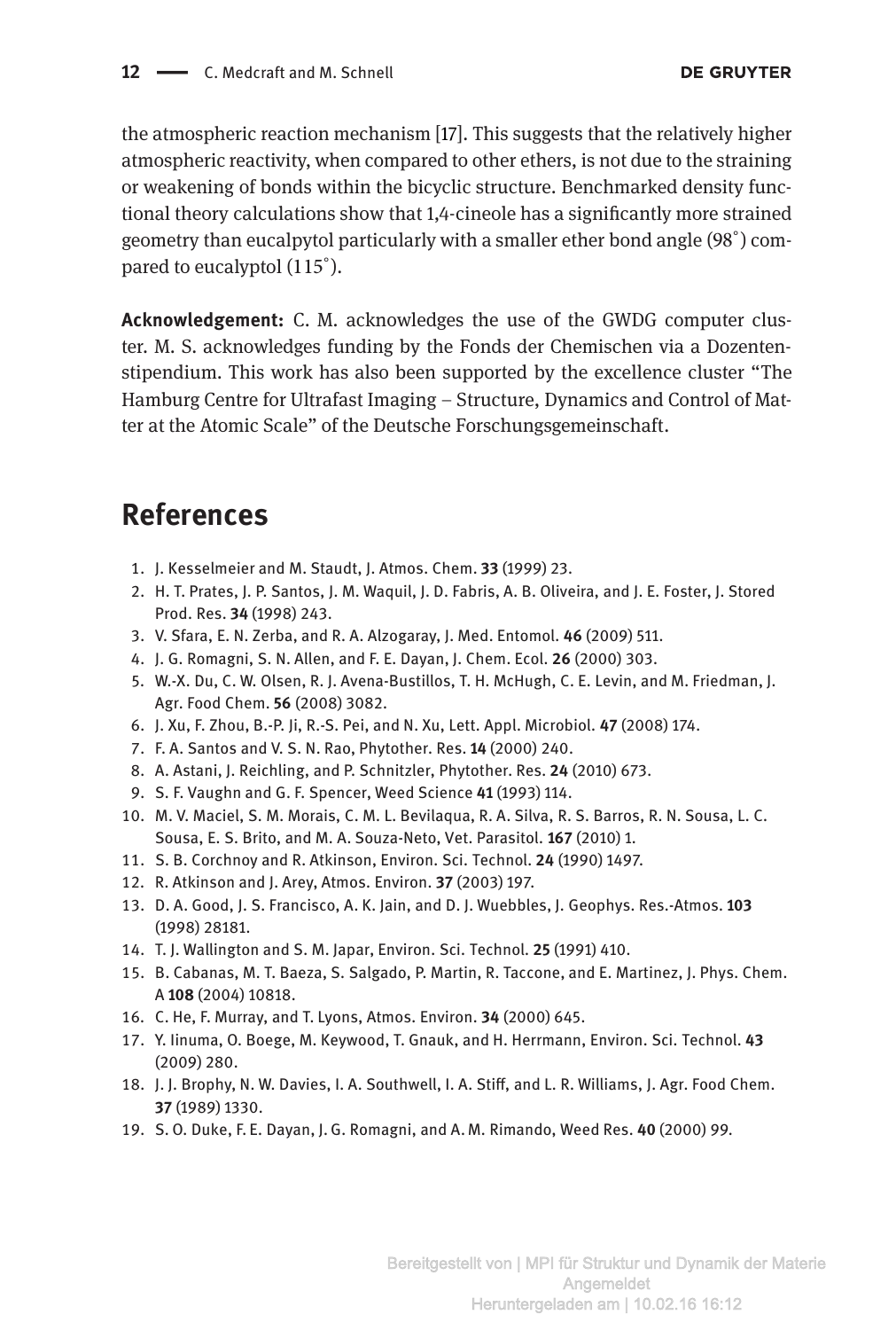- <span id="page-12-0"></span>20. S. T. Shipman, J. L. Neill, R. D. Suenram, M. T. Muckle, and B. H. Pate, J. Phys. Chem. Lett. **2** (2011) 443.
- <span id="page-12-1"></span>21. C. Peréz, M. T. Muckle, D. P. Zaleski, N. A. Seifert, B. Temelso, G. C. Shields, Z. Kisiel, and B. H. Pate, Science **336** (2012) 897.
- 22. C. Peréz, S. Lobsiger, N. A. Seifert, D. P. Zaleski, B. Temelso, G. C. Shields, Z. Kisiel, and B. H. Pate, Chem. Phys. Lett. **571** (2013) 1.
- <span id="page-12-2"></span>23. C. Peréz, D. P. Zaleski, N. A. Seifert, B. Temelso, G. C. Shields, Z. Kisiel, and B. H. Pate, Angew. Chem. **126** (2014) 14596.
- <span id="page-12-3"></span>24. S. Zinn, T. Betz, C. Medcraft, and M. Schnell, Phys. Chem. Chem. Phys. (2015), DOI [10.1039/C5CP02582F.](http://dx.doi.org/10.1039/C5CP02582F)
- <span id="page-12-4"></span>25. H. V. L. Nguyen, H. Mouhib, S. Klahm, W. Stahl, and I. Kleiner, Phys. Chem. Chem. Phys. **15** (2013) 10012.
- <span id="page-12-5"></span>26. J. C. Brookes, A. P. Horsfield, and A. M Stoneham, J. R. Soc. Interface **6** (2009) 75.
- <span id="page-12-6"></span>27. J. R. Aviles Moreno, T. R. Huet, and J. J. Lopez Gonzalez, Struct. Chem. **24** (2013) 1163.
- <span id="page-12-7"></span>28. J. R. Aviles Moreno, F. P. Urena, J. J. Lopez Gonzalez, and T. R. Huet, Chem. Phys. Lett. **473** (2009) 17.
- <span id="page-12-8"></span>29. T. R. Huet, J. R. Aviles Moreno, O. Pirali, M. Tudorie, F. P. Urena, and J.-J. Lopez Gonzalez, J. Quant. Spectrosc. Ra. **113** (2012) 1261.
- <span id="page-12-9"></span>30. P. D. Godfrey, D. McNaughton, and C. J. Evans, Chem. Phys. Lett. **580** (2013) 37.
- <span id="page-12-10"></span>31. D. Schmitz, V. A. Shubert, B. M. Giuliano, and M. Schnell, J. Chem. Phys. **141** (2014) 034304.
- <span id="page-12-11"></span>32. D. Schmitz, V. A. Shubert, T. Betz, and M. Schnell, Front. Chem. **3** (2015) 15.
- <span id="page-12-12"></span>33. V. A. Shubert, D. Schmitz, C. Medcraft, A. Krin, D. Patterson, J. M. Doyle, and M. Schnell, J. Chem. Phys. **142** (2015) 214201.
- <span id="page-12-13"></span>34. Z. Kisiel and A. C. Legon, J. Am. Chem. Soc. **100** (1978) 8166.
- <span id="page-12-14"></span>35. J. W. Bevan, A. C. Legon, S. O. Ljunggren, and P. J. Mjoberg, J. Am. Chem. Soc. **100** (1978) 8161.
- <span id="page-12-15"></span>36. J. R. Aviles Moreno, T. R. Huet, and E. Neeman, Microwave spectroscopy of monoterpenes of atmospheric interest:  $\alpha$ -pinene,  $\beta$ -pinene, and nopinone, in: 2014 International Symposium on Molecular Spectroscopy, volume 1, 2014.
- <span id="page-12-16"></span>37. C. J. Evans, private communication, 2015.
- <span id="page-12-17"></span>38. Z. Kisiel, O. Desyatnyk, E. Białkowska-Jaworska, and L. Pszczółkowski, Phys. Chem. Chem. Phys. **5** (2003) 820.
- <span id="page-12-18"></span>39. A. Choplin, Chem. Phys. Lett. **71** (1980) 503.
- <span id="page-12-19"></span>40. J. F. Chiang, R. Chiang, K. C. Lu, E.-M. Sung, and M. D. Harmony, J. Mol. Struct. **41** (1977) 67.
- <span id="page-12-20"></span>41. D. Schmitz, V. A. Shubert, T. Betz, and M. Schnell, J. Mol. Spectrosc. **280** (2012) 77.
- <span id="page-12-21"></span>42. C. M. Western, PGOPHER, a Program for Simulating Rotational Structure, 2013.
- <span id="page-12-22"></span>43. J. K. G. Watson, Mol. Phys. **15** (1968) 479.
- <span id="page-12-23"></span>44. H. M. Pickett, J. Mol. Spectrosc. **148** (1991) 371.
- <span id="page-12-24"></span>45. M. J. Frisch, G. W. Trucks, H. B. Schlegel, G. E. Scuseria, M. A. Robb, J. R. Cheeseman, G. Scalmani, V. Barone, B. Mennucci, G. A. Petersson, H. Nakatsuji, M. Caricato, X. Li, H. P. Hratchian, A. F. Izmaylov, J. Bloino, G. Zheng, J. L. Sonnenberg, M. Hada, M. Ehara, K. Toyota, R. Fukuda, J. Hasegawa, M. Ishida, T. Nakajima, Y. Honda, O. Kitao, H. Nakai, T. Vreven, J. A. Montgomery, J. E. Peralta, F. Ogliaro, M. Bearpark, J. J. Heyd, E. Brothers, K. N. Kudin, V. N. Staroverov, R. Kobayashi, J. Normand, K. Raghavachari, A. Rendell, J. C. Burant, S. S. Iyengar, J. Tomasi, M. Cossi, N. Rega, J. M. Millam, M. Klene, J. E. Knox, J. B. Cross, V. Bakken, C. Adamo, J. Jaramillo, R. Gomperts, R. E. Stratmann, O. Yazyev,